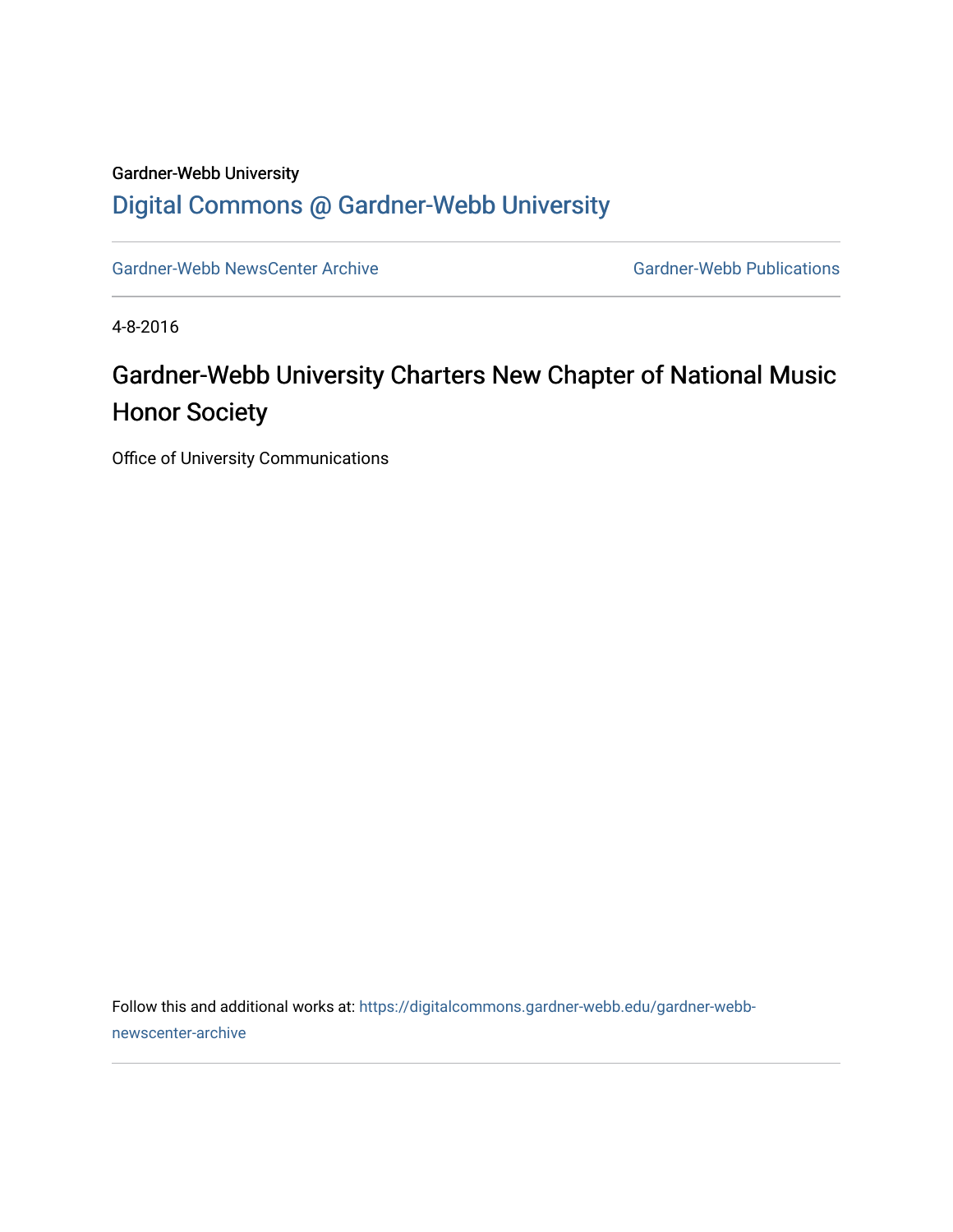## **Gardner-Webb University Charters New Chapter of National Music Honor Society**

**webpublish.gardner-webb.edu**[/newscenter/gardner-webb-university-charters-new-chapter-of-national-music-honor](https://webpublish.gardner-webb.edu/newscenter/gardner-webb-university-charters-new-chapter-of-national-music-honor-society/)society/

Office of University Communications

*University's Department of Music Celebrates Inductees of Pi Kappa Lambda*

BOILING SPRINGS, N.C.—A new Gardner-Webb chapter of a national honor society will help the University's music department further recognize and celebrate the outstanding musical performance and scholastic achievements of students. The GWU Department of Music chartered the Kappa Upsilon chapter of the Pi Kappa Lambda National Music Honor Society on March 31.

Dr. Mark Cole, assistant professor of music education, helped coordinate the formation of the chapter after being a member of the honor society as a student. He will serve as the chapter's initial president.

"I suggested this opportunity to our department chair, Dr. Paul Etter, because I wanted to make sure our students can be recognized for scholastics as well as for performance," Cole explained. "Our students appear on campus and in the community for a number of musical events, but they also perform so well in the classroom. We are thrilled to recognize our students on a national level, and we have had so much support from Gardner-Webb's administration for our chapter of Pi Kappa Lambda."

In a recent ceremony, the chapter's charter members were honored and include Cole; Etter, professor of music and chair of the music department; Tim Hudson, assistant professor of music; Dr. Patricia Sparti,

Inductees of the Kappa Upsilon chapter of Pi Kappa Lambda are recognized at a recent GWU Department of Music recital.

professor of music; Dr. Stafford Turner, associate professor of music; and Dr. Matt Whitfield, professor of fine arts in music. Faculty members inducted during an inaugural ceremony include Jondra Harmon, instructor of music; Dr. Bruce Moser, assistant professor of music; and Dr. Morgan Soja, assistant professor of music.

Students inducted into the honor society include, Tyler Scruggs, a senior music composition major from Boiling Springs, N.C.; Kathryn Ujevich, a senior music performance major from High Point, N.C.; and Adam White, a senior music education major from Asheville, N.C.

April 8, 2016

Dr. Mark Cole and Dr. Earl Leininger display the Kappa Upsilon chapter's charter.